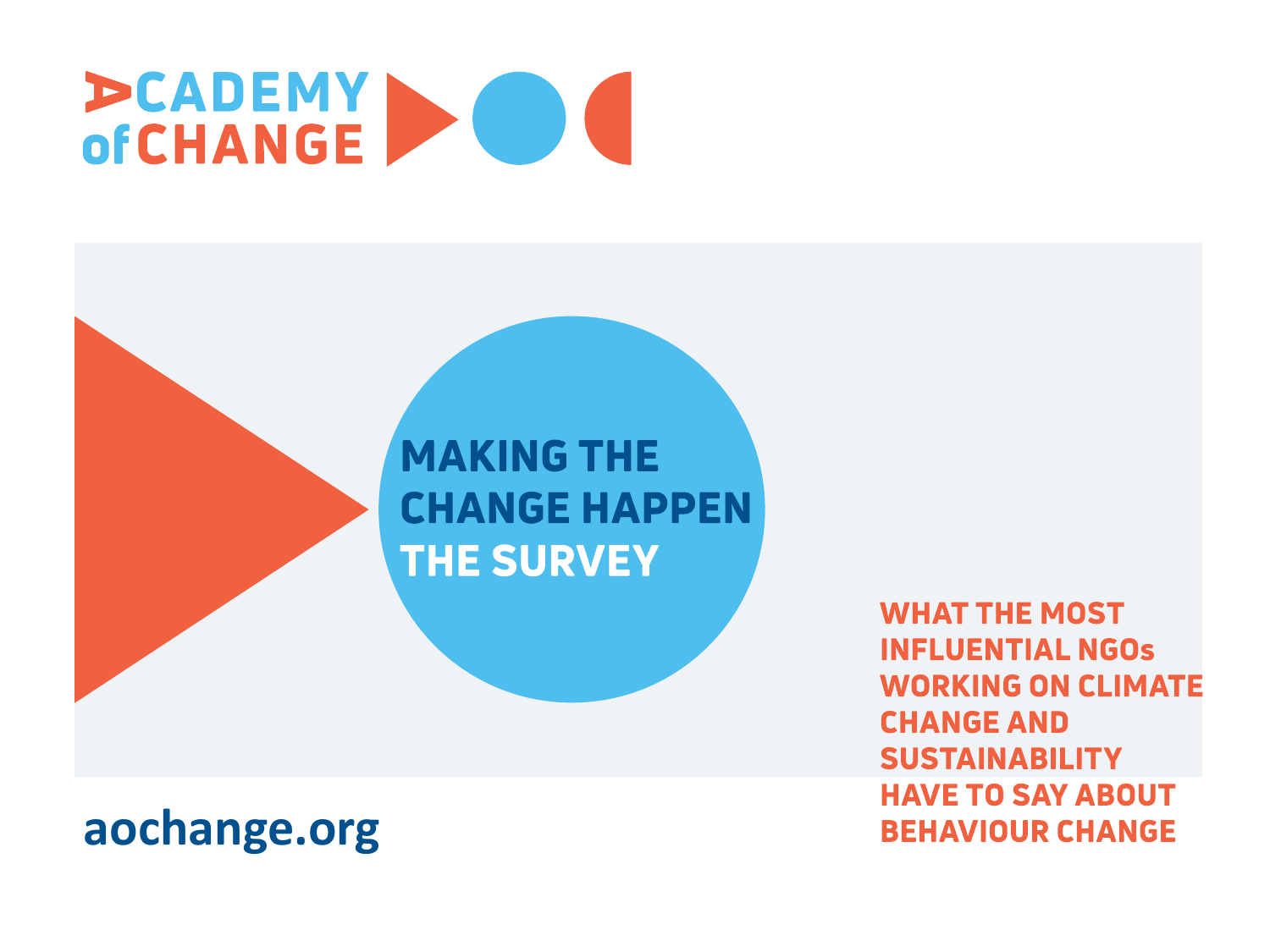### **Imprint**

#### **The Academy of Change**

is a non-profit initiative of the **Collaborating Centre on Sustainable Consumption and Production (CSCP)** and **Behaviour Change**, funded by the **KR Foundation.** You can find more information on the initiative on its website **http://aochange.org**.

#### **Authors**

Rosa Strube, CSCP

Mariana Nicolau, CSCP

Contributions:

Kristina Modée, CSCP

Rob Moore, Behaviour Change

David Hall, Behaviour Change

#### **Design**

Nikola Berger, Senior Designer, CSCP Eva Rudolf, Designer, CSCP

#### **Acknowledgements**

We would like to thank the NGOs that shared their insights and contributed to this survey.



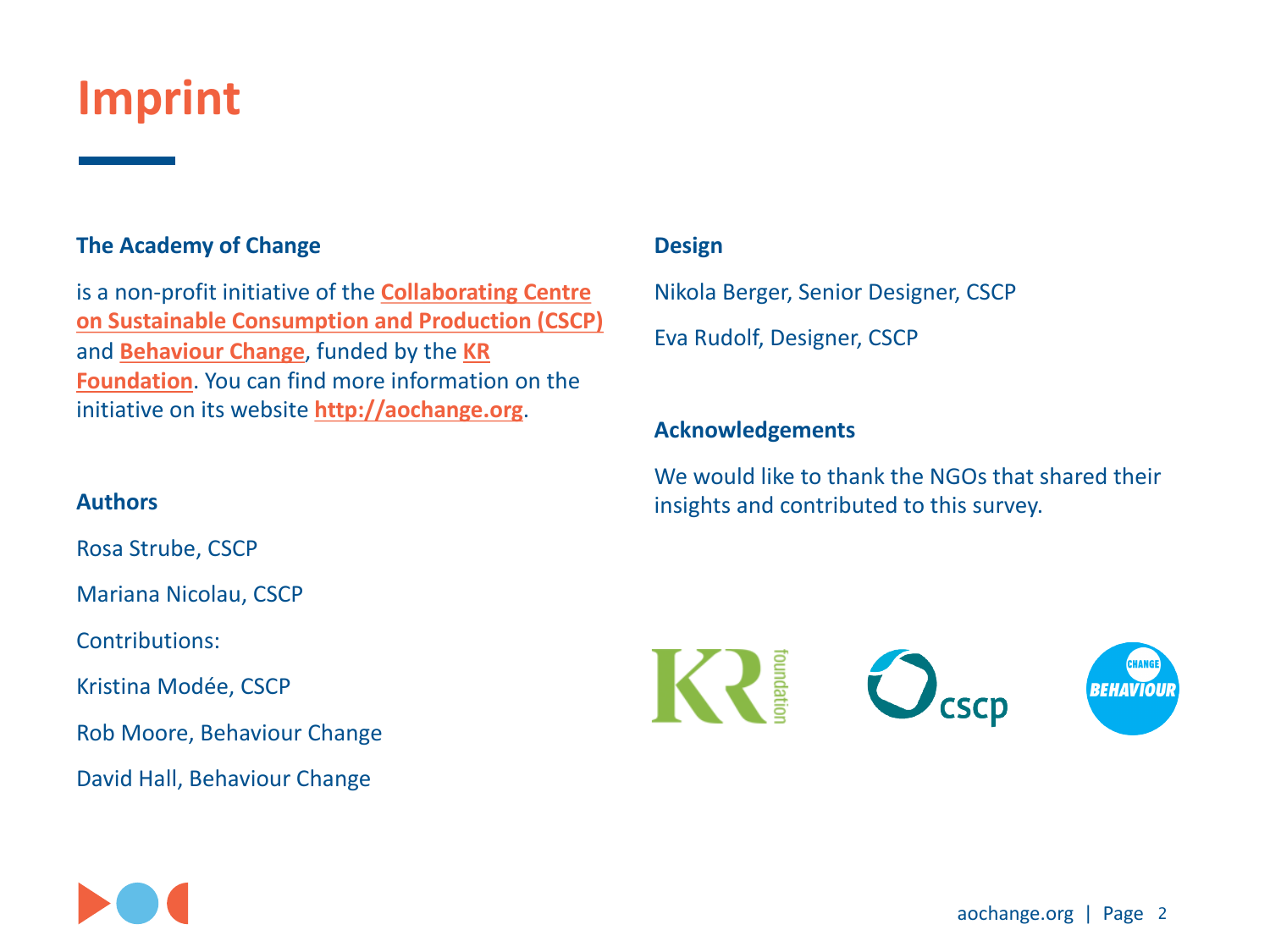#### **Content**

and the state of the state of the

| <b>The Academy of Change</b>            | 4  |
|-----------------------------------------|----|
| <b>About this Report</b>                | 5  |
| <b>About the Survey</b>                 | 6  |
| <b>Understanding NGOs</b>               | 8  |
| <b>NGOs &amp; Behaviour Change</b>      | 14 |
| <b>NGOs &amp; The Academy of Change</b> | 16 |

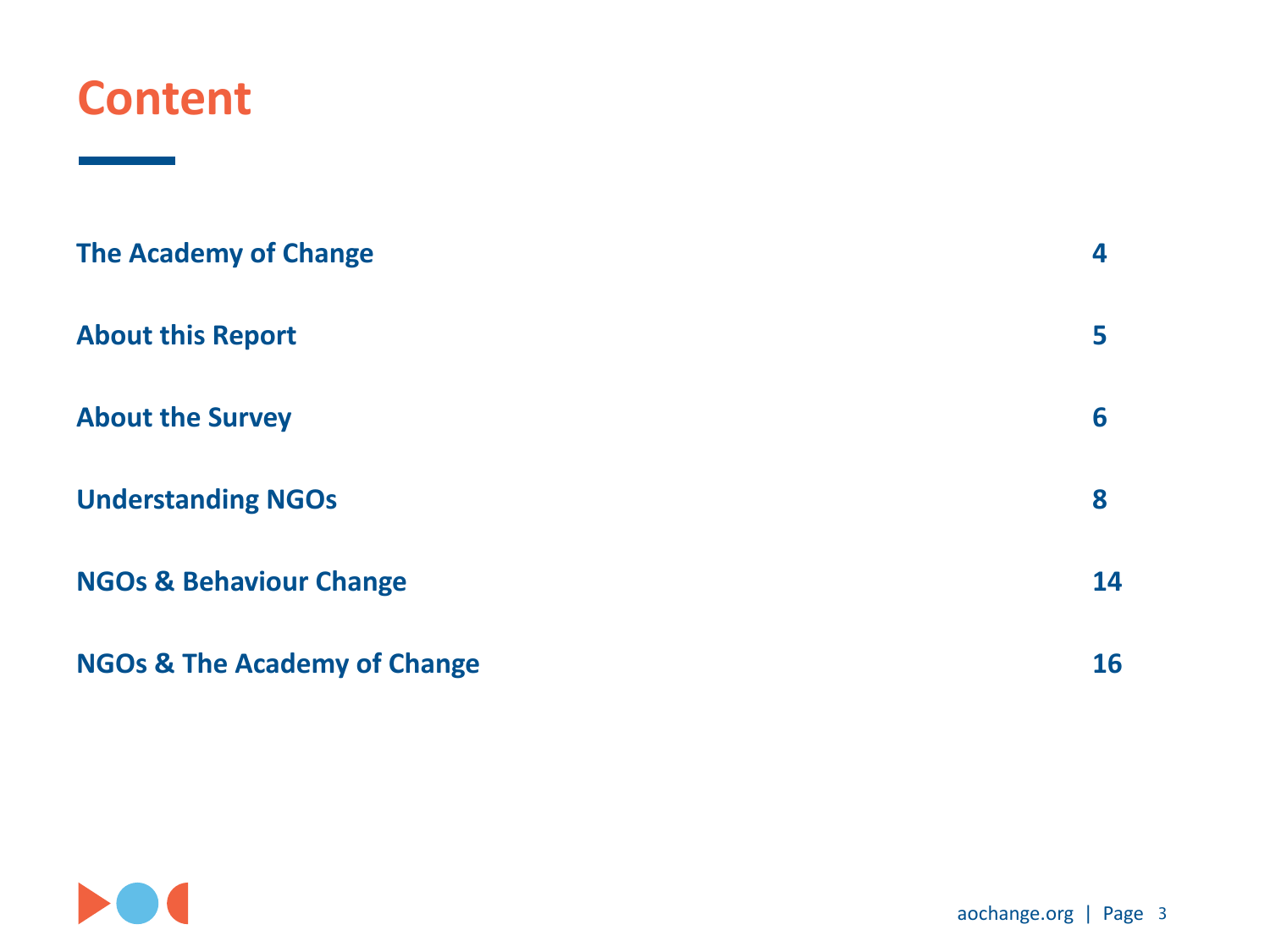### **The Academy of Change**

#### **Introducing the Initiative**

As we transition towards a low carbon society, significant change will be required. Within that, sustainable behaviour change has a major role to play and the thought leadership of NGOs will be critical to make it happen.

In this context, the **Academy of Change** is dedicated to support NGOs working on climate change and sustainability to better use insights on behaviour change to increase their impact. It will offer 50 future leaders working on climate change and sustainability within the NGO sector a unique professional development journey to help build their skills in enabling more sustainable behaviour among citizens. This is possible by allowing the integration of evidence-based knowledge about the underpinnings

of behaviour and behavioural theory into NGO strategies and projects.

In addition, the **Academy of Change** facilitates direct implementation of behaviour change interventions on the ground. In partnership with local NGO partners, the Academy of Change co-develops sustainable behaviour change pilots in different countries around the world. The goal is to test behavioural theory in reality and contribute to the evidence base on how to accelerate change in the sustainable behaviours and lifestyles that really matter. The insights generated in these pilots will also feed into the capacity building programme of the Academy.

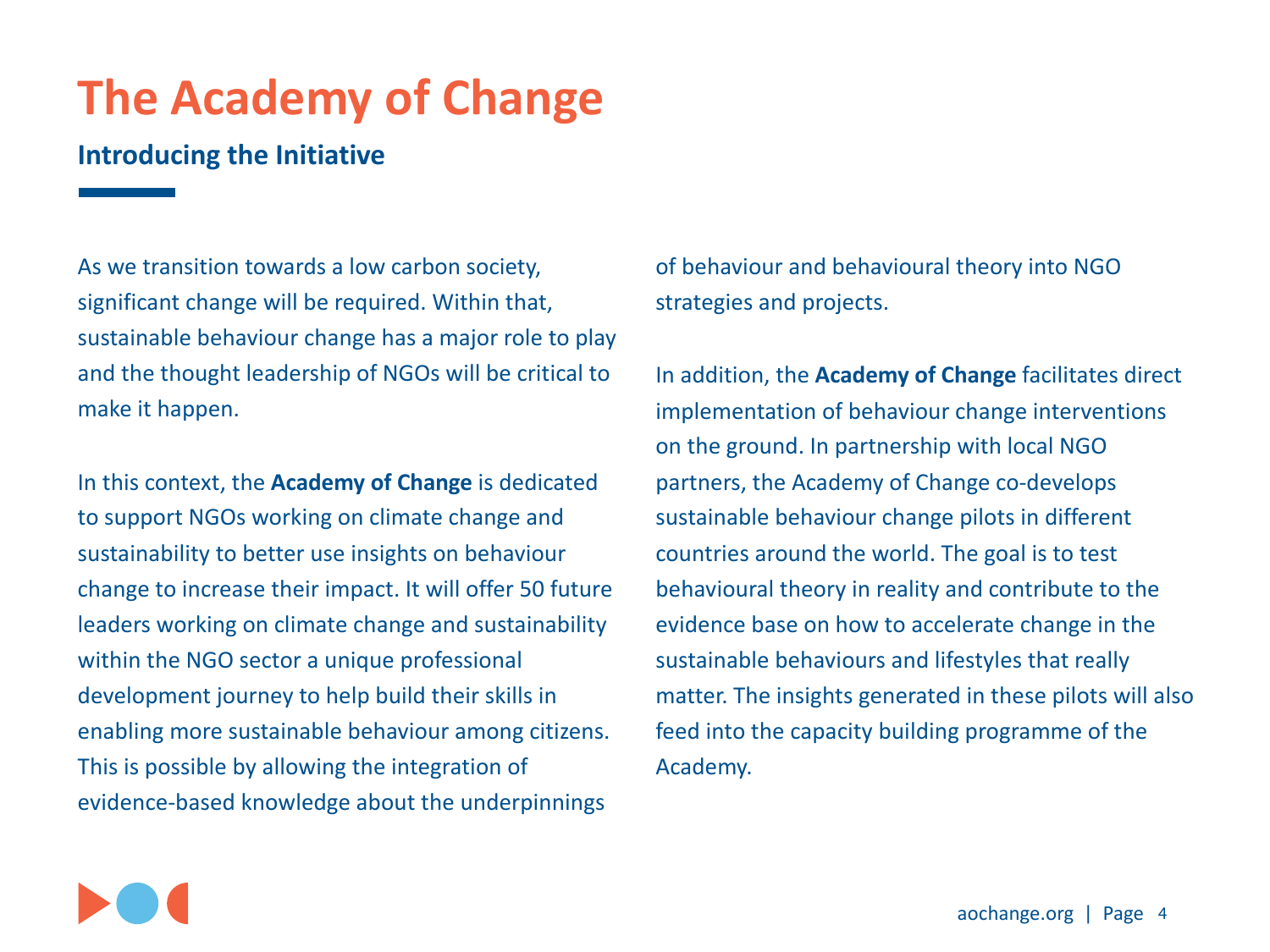### **About this Report**

#### **The rationale of the Academy**

The Academy of Change has been conceptualised to be as participatory and engaging as possible. This means creating a dialogue and building capacity about sustainable behavioural insights in a way that is useful and impactful for NGOs. What do NGOs think, do and need about behaviour change?

To find in more detail, we went to the source: we asked 200 of the most influential NGOs working on climate change and sustainability worldwide about their views, current use, needs and opportunities when it comes to applying behavioural knowledge into their own work. This is the first initiative worldwide of this kind and scale.

The results of the survey are eye-opening and **make** the case for placing behavioural insights among the **core strategies to make the sustainable change happen**. They will also support the further development of the capacity building programme of the Academy. The survey highlights are presented in this report.

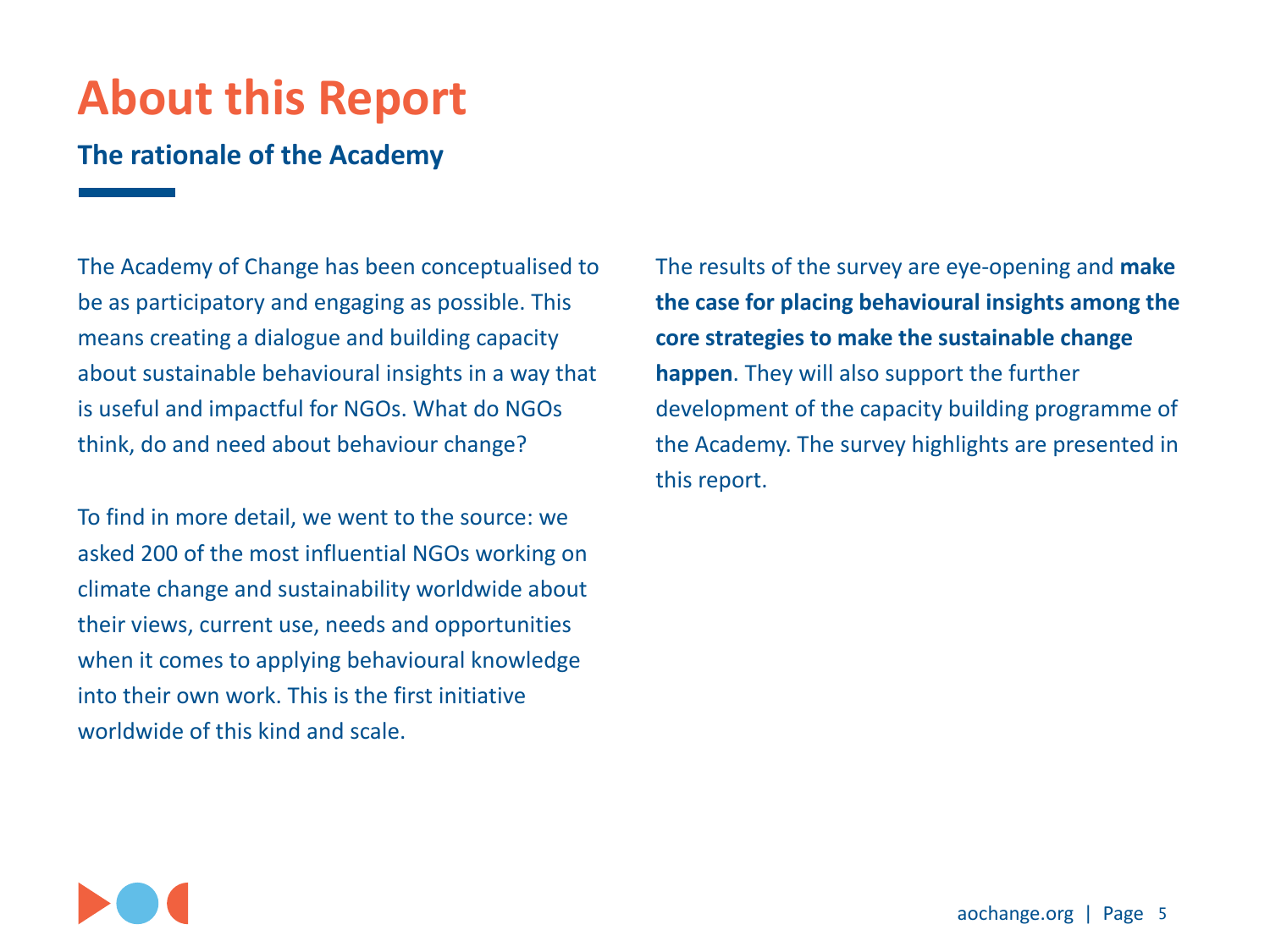### **About the Survey**

#### **When, how, who?**

- The online survey was conducted between November 20 and December 8, 2017, sent out to approximately 200 representatives of NGOs working on climate change and sustainability from all around the world, including organisations that are part of the project partners' networks or were identified via desktop NGO mapping.
- From the contacts approached, a total of 46 completed all questions of the survey; 75 respondents completed at least some questions.
- The results of the survey are communicated in an aggregated and anonymized manner. Individual responses to the survey will be kept confidential.

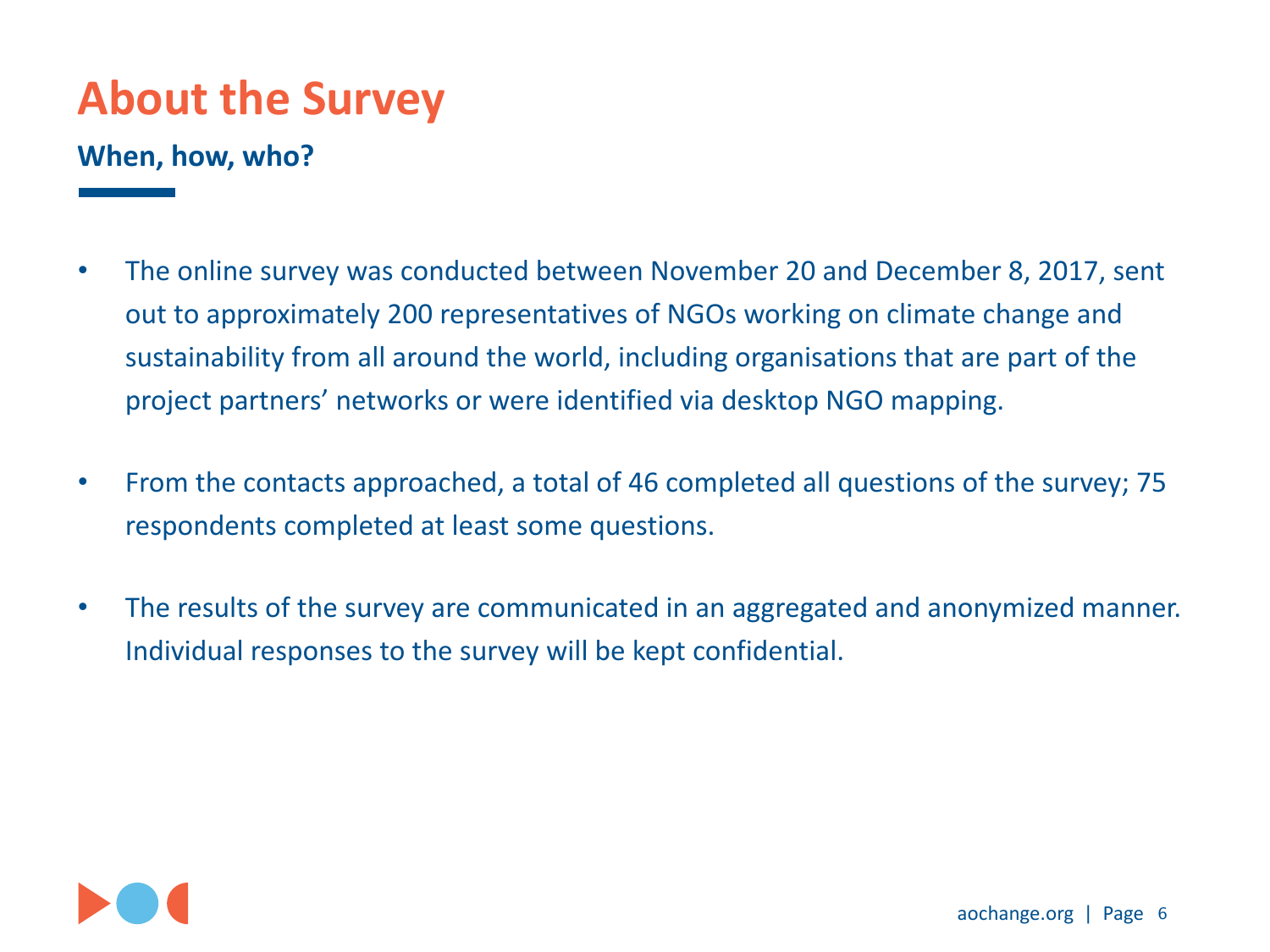### **UNDERSTANDING NGOs**

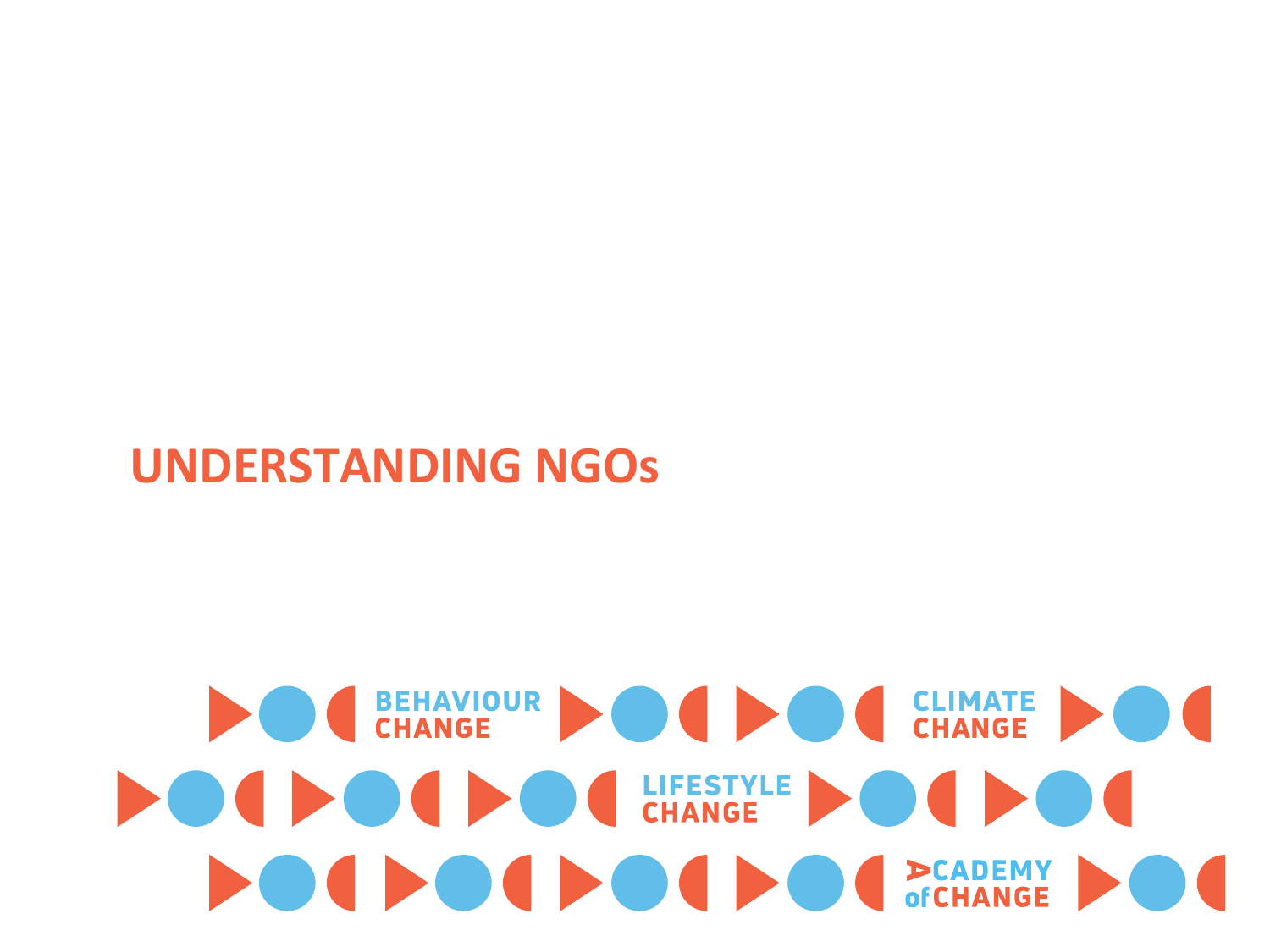### **NGO diversity means increased opportunities**

**NGOs active in sustainability and climate change worldwide** 

| <b>UK: 11</b>                     | Netherlands, Italy, Nepal, Costa Rica,     |
|-----------------------------------|--------------------------------------------|
|                                   | <b>Macedonia: 2</b>                        |
| <b>Germany: 9</b>                 |                                            |
|                                   | Turkey, Latvia, Peru, Sri Lanka, Tanzania, |
| <b>Belgium: 7</b>                 | <b>Myanmar, Mozambique, Spain, Hong</b>    |
|                                   | Kong, China, Bangladesh, Colombia,         |
| USA: 6                            | Indonesia, Taiwan, Czechia, Czech          |
|                                   | Republic, Hungary, Sweden, Switzerland: 1  |
| France, Brazil, Italy, Denmark: 3 |                                            |

NGOs from various countries, of different sizes and models, with diverse types of activities and funding sources. The great diversity among NGOs and their presence worldwide increase the amount of entry points as well as the outreach potential for integrating behavioural insights into NGO strategies and initiatives.

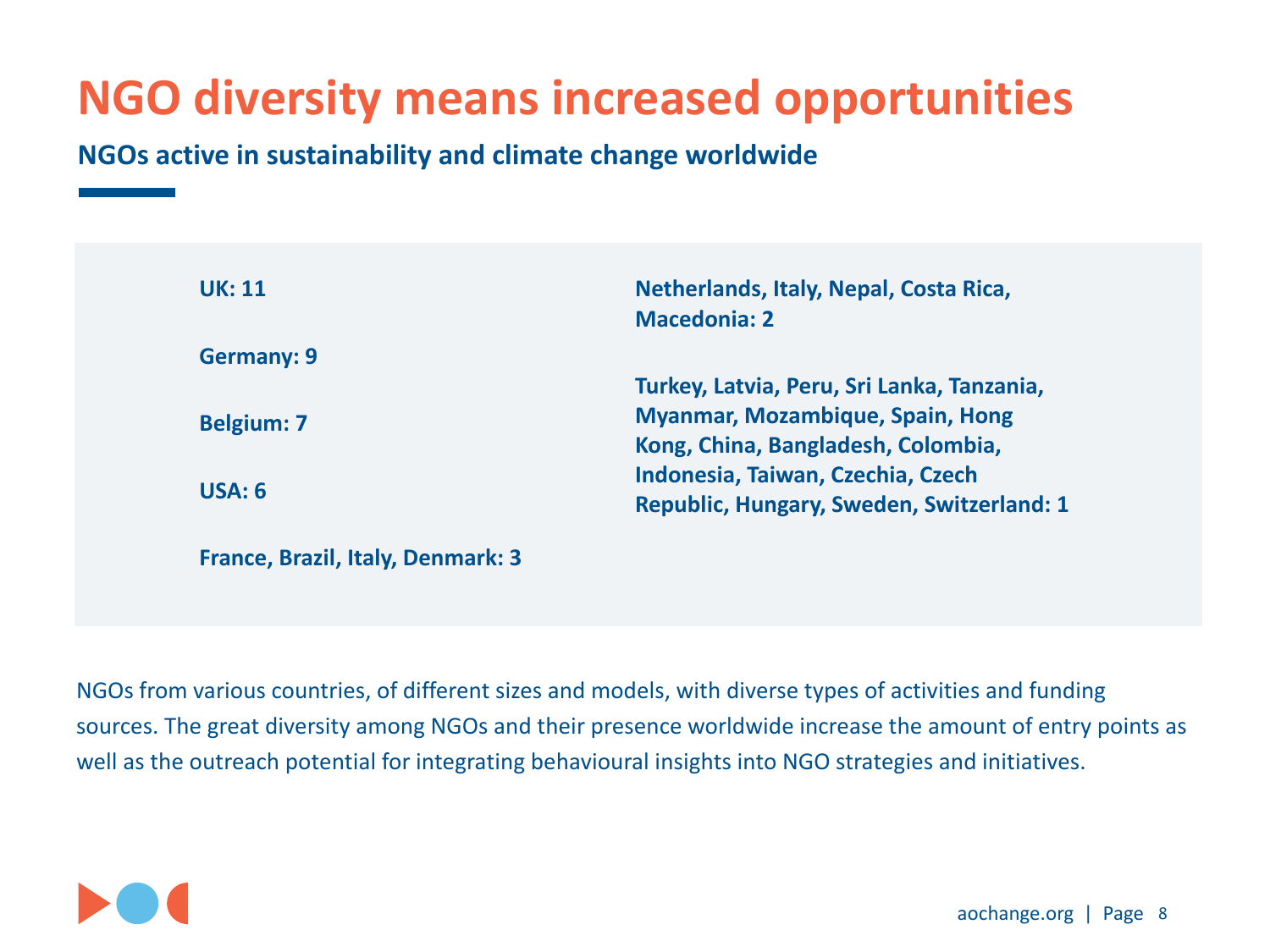### **1 – 10,000 Strong**

#### **Number of paid employees and number of volunteers of the NGOs**



#### Number of volunteers in %



**N=54**

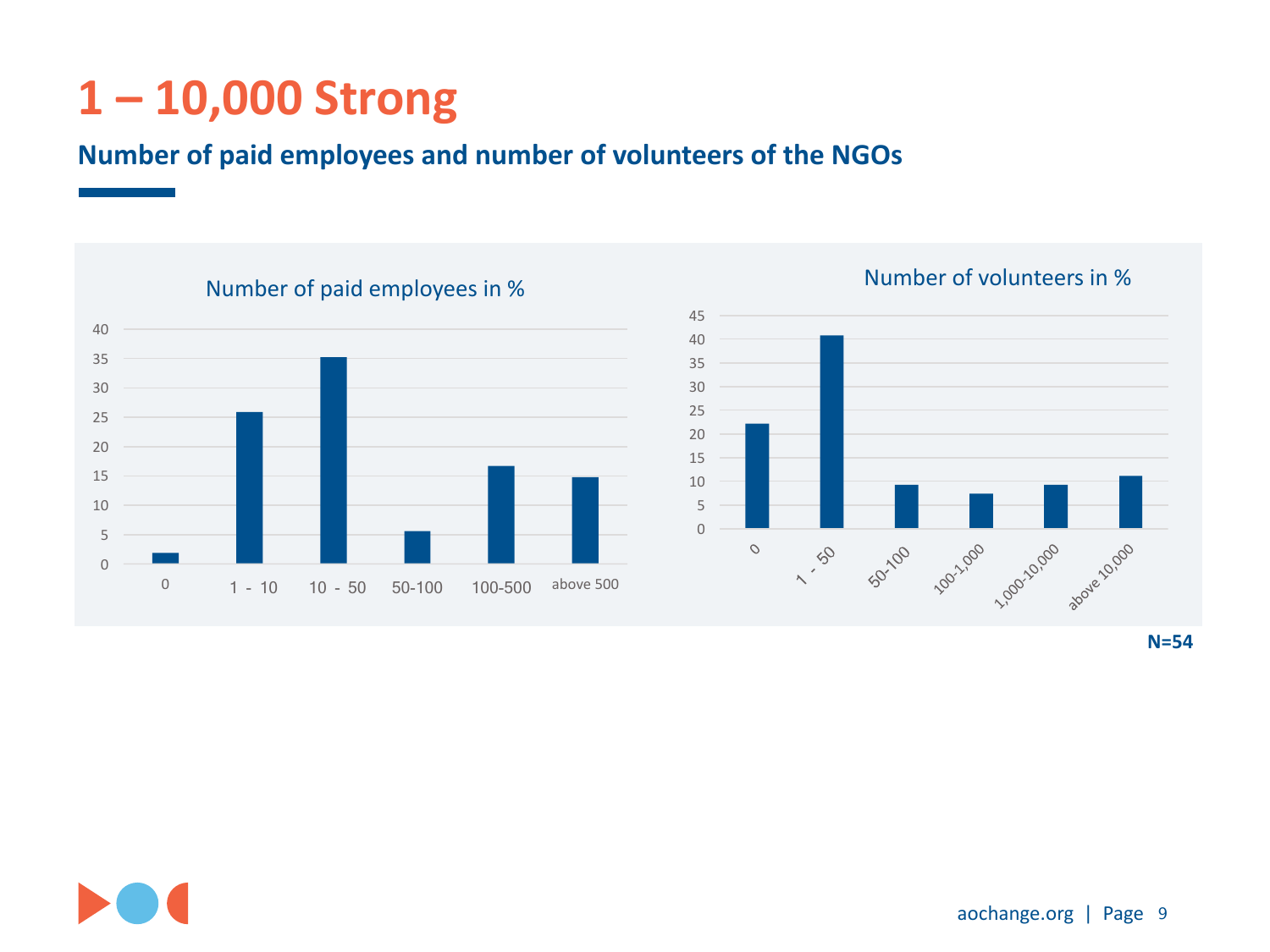### **Everyday business: That's what NGOs do**

#### **Main activities performed by NGOs**



**N=46**

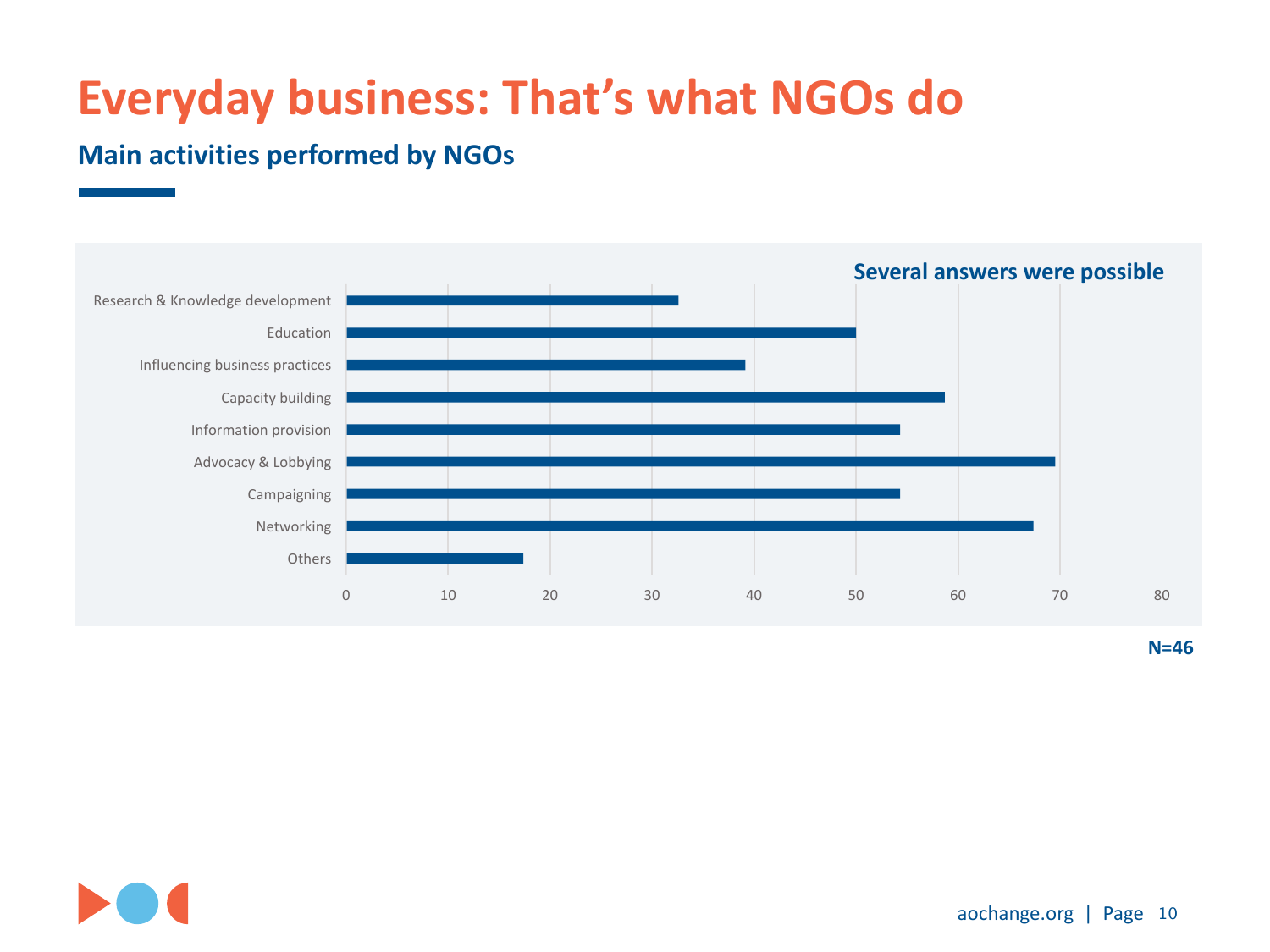### **Show me the money**

#### **Main funding sources of the NGOs**



**N=46**

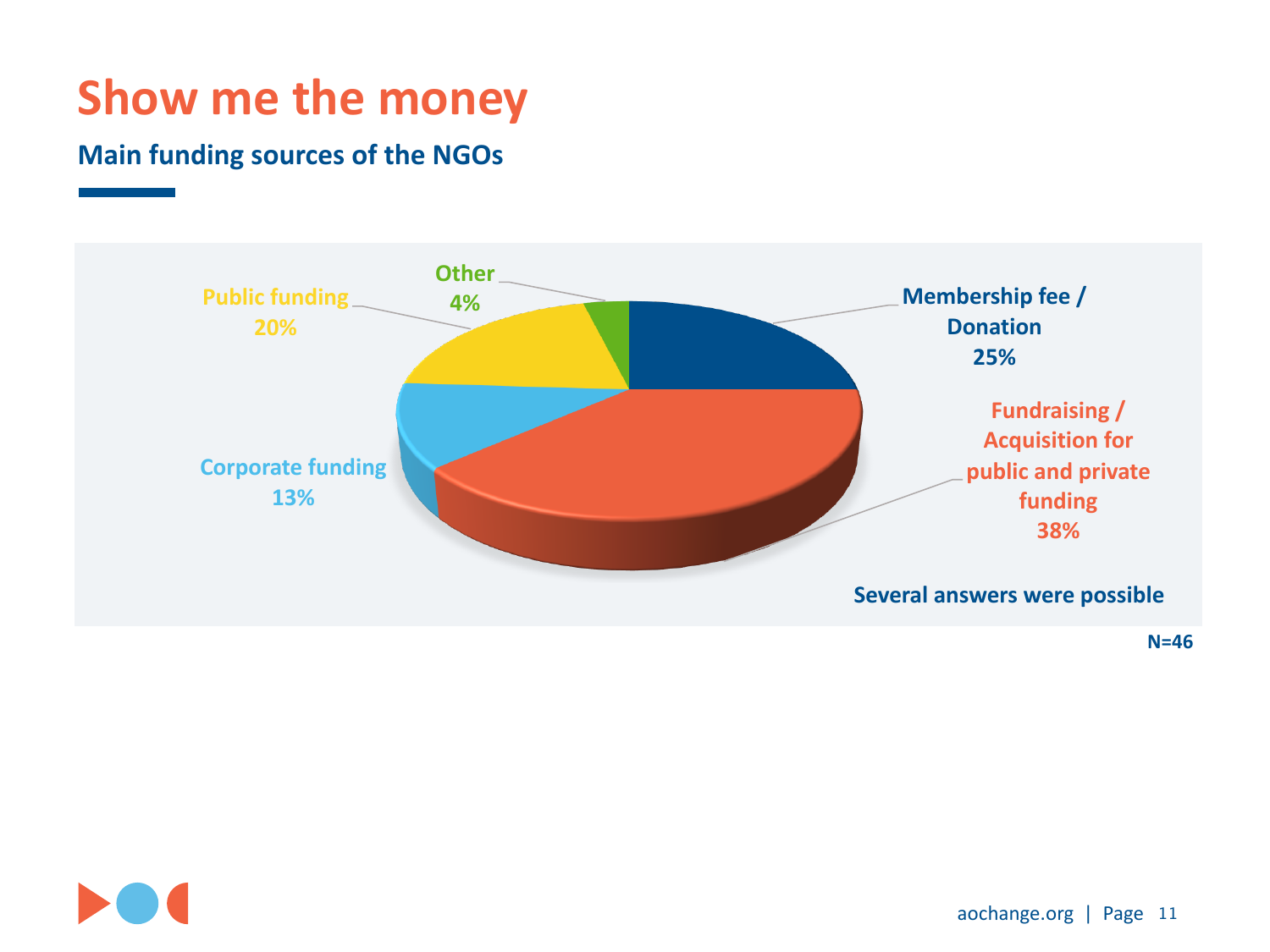OCHOCHOCHOCHOCH POLEOLEOLEOLEOLEOL OCHOCHOCHOCHOCH POLEOLEOLEOLEOLEOL NGOs & Behaviour Change **NGOS** POLICIE DI POLICIE DI POLICIA **OCHOOL CONCERNMENT** POLICIE DE POLICIE DE LOIRO **OCHOOL CONCERNMENT**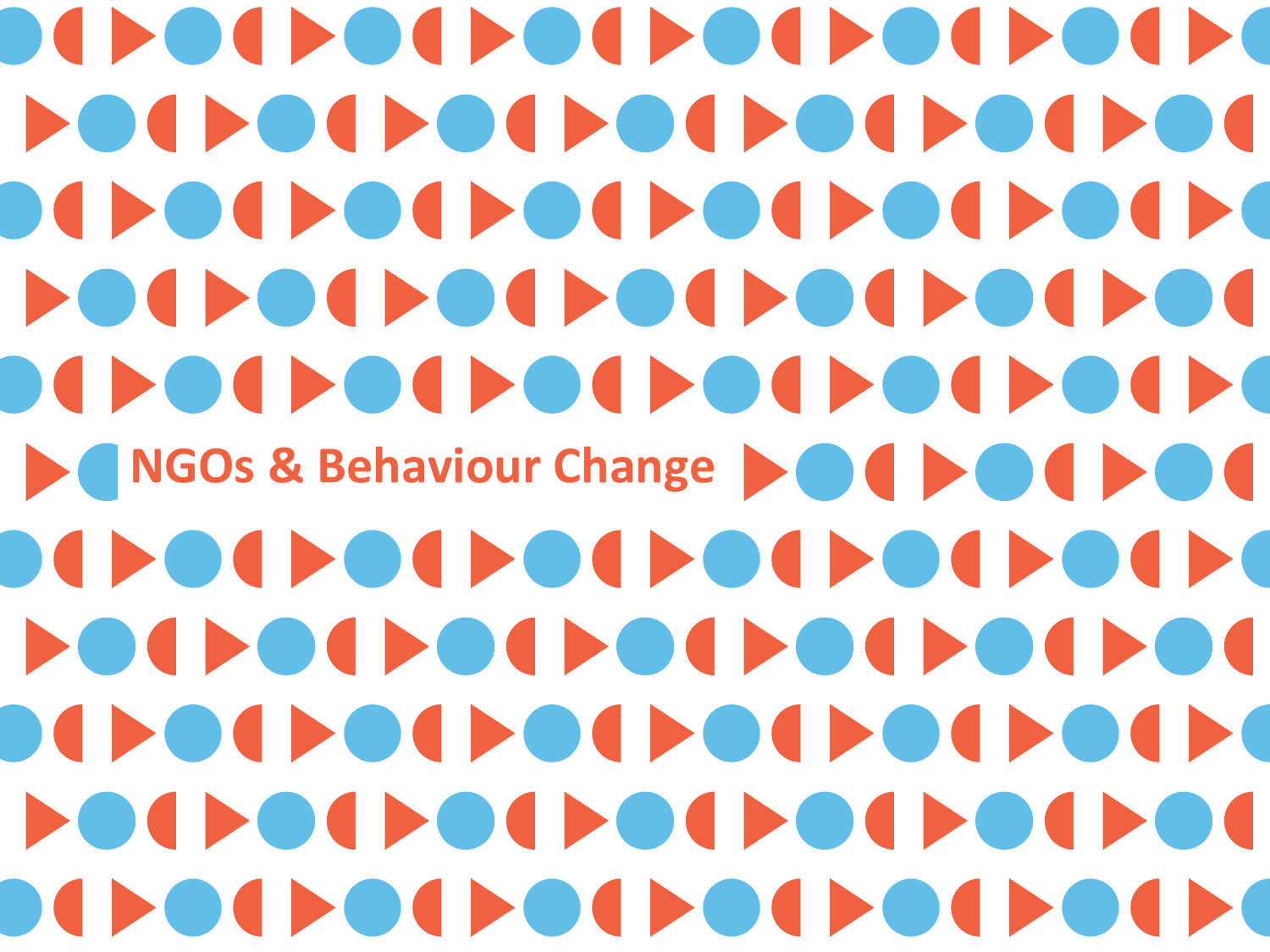### **Behaviour change is key for tackling climate change**

The role and nature of behaviour change strategies



#### **N=47**

Tackling behaviour change in the context of sustainability and climate change is as complex as inevitable  $-$  and NGOs recognise this. However, as enabling sustainable behaviour goes beyond individual change, additional approaches in terms of policy instruments and business action are necessary.

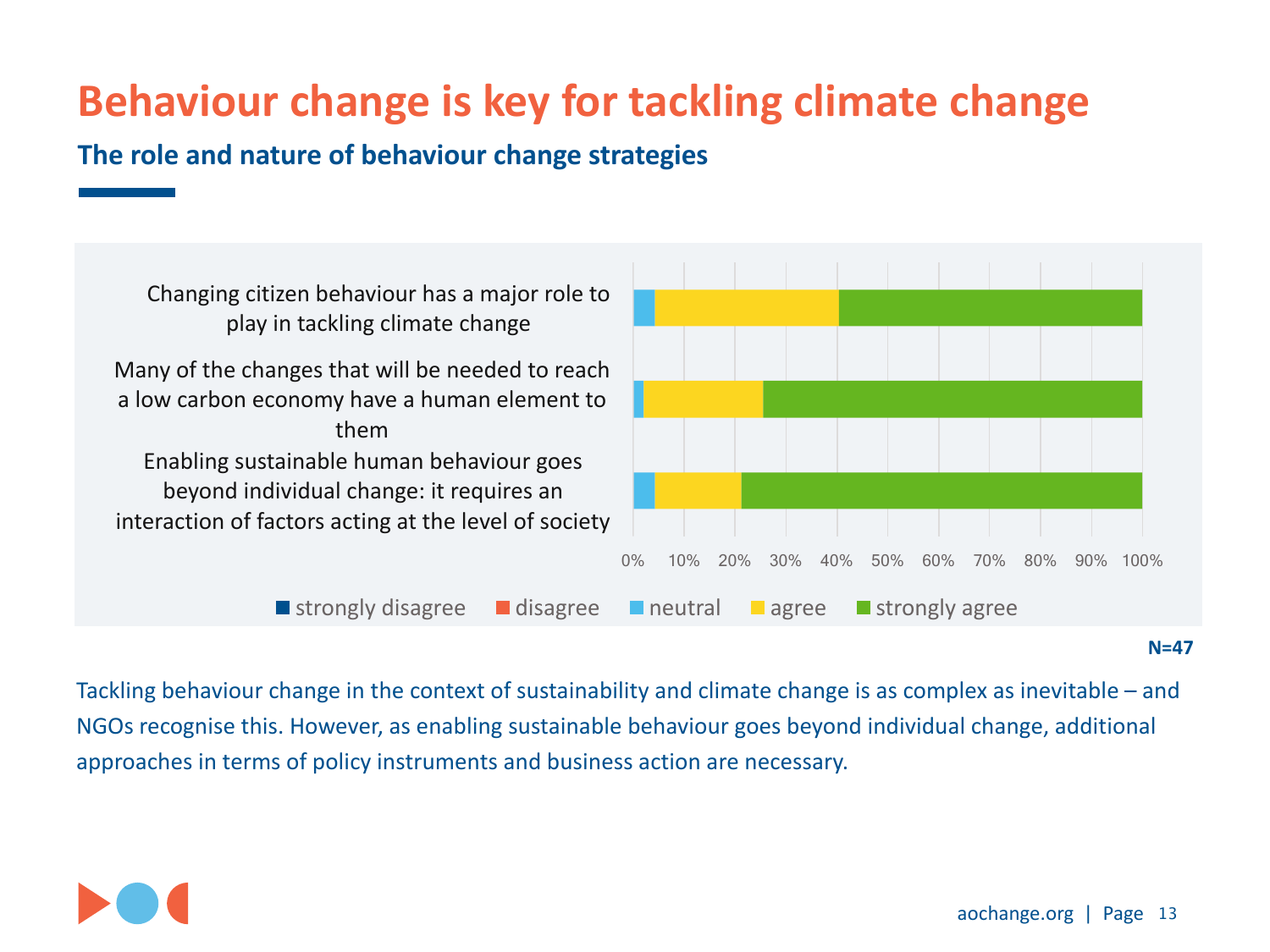### **Addressing citizen behaviour is a priority for NGOs**

**Current focus and potential behavioural tools among NGOs** 



**N=47**

Despite of their various target groups and types of activities, NGOs consider changing citizen behaviour as an important part of their work.

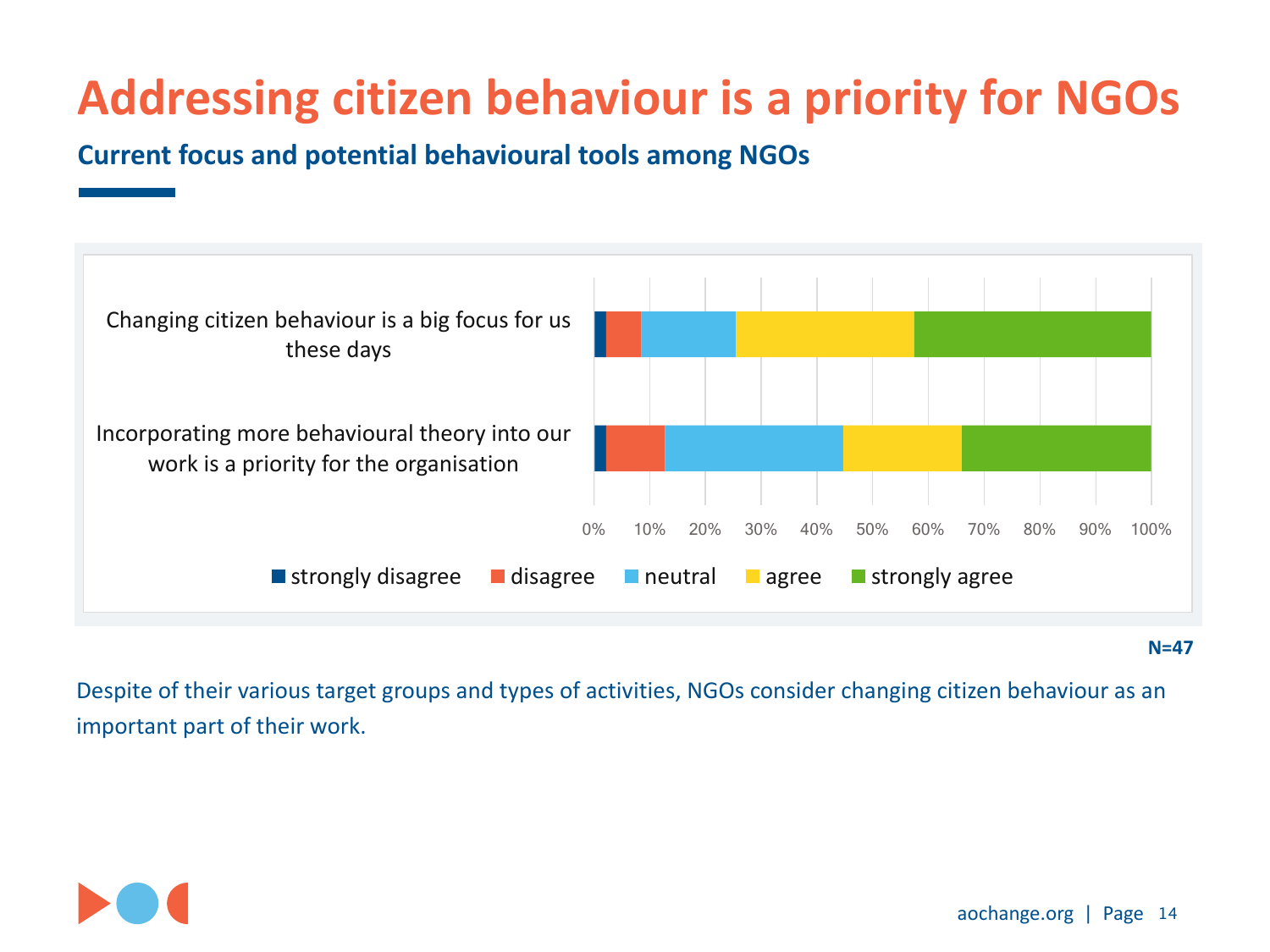### **The need for behavioural knowledge is clear**

#### **Where NGOs stand and the potential benefits ahead**



**N=47**

As NGOs already anticipate, the integration of behavioural insights into NGO campaigns, projects and strategies is a clear need and has the potential to generate positive impacts. These could range from a more effective engagement with their target audiences through to the activation of multiple drivers of behaviour and the actual change of impactful behaviours in the short-, mid- and long-term.

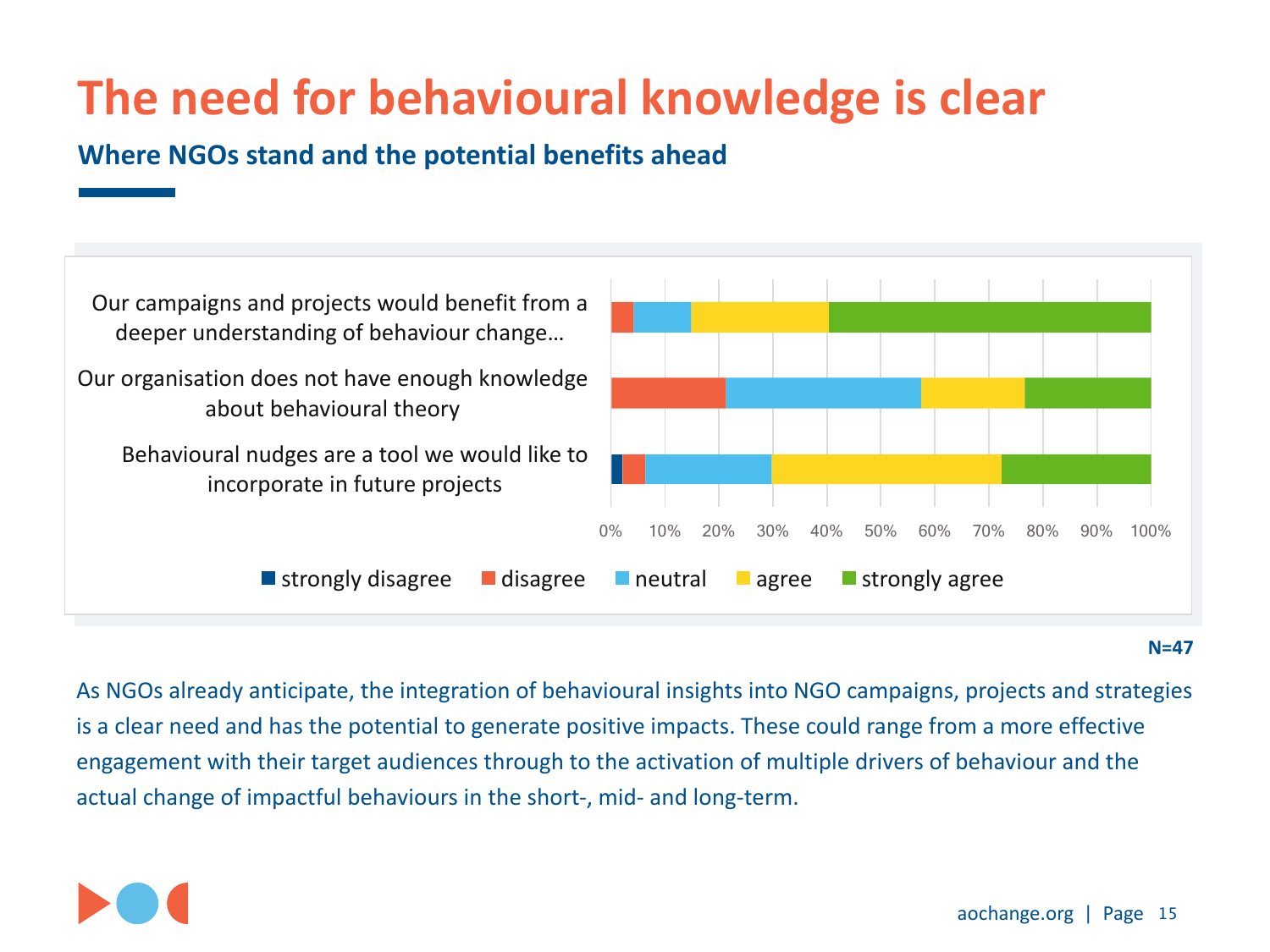### **Active or reactive when addressing behaviours?**

#### **Most NGOs are actively trying to tackle citizen behaviour change**



**N=47**

Mindset shift and support to sustainable behaviours has already reached the strategic level of NGO planning and implementation of initiatives.

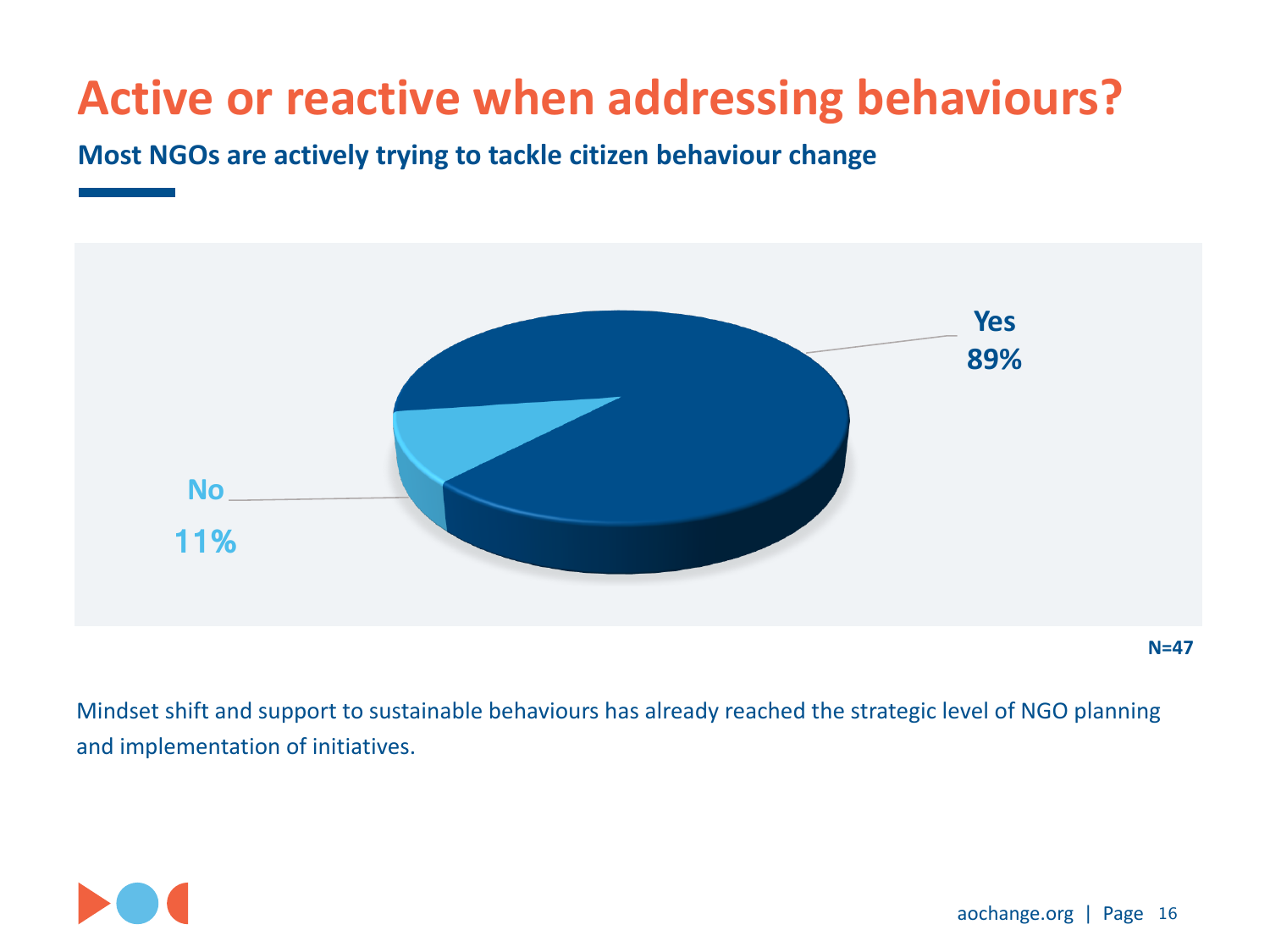### **Eating, drinking and using energy**

#### **Types of behaviour tackled by NGOs**



**N=46**

The top three behaviours NGOs address the most – food consumption, housing-related behaviours, including energy use, and mobility  $-$  are exactly the consumption areas that altogether account for 70-80% of the environmental impacts of lifestyles. This means that NGOs are already looking into ways to change the behaviours that really matter.

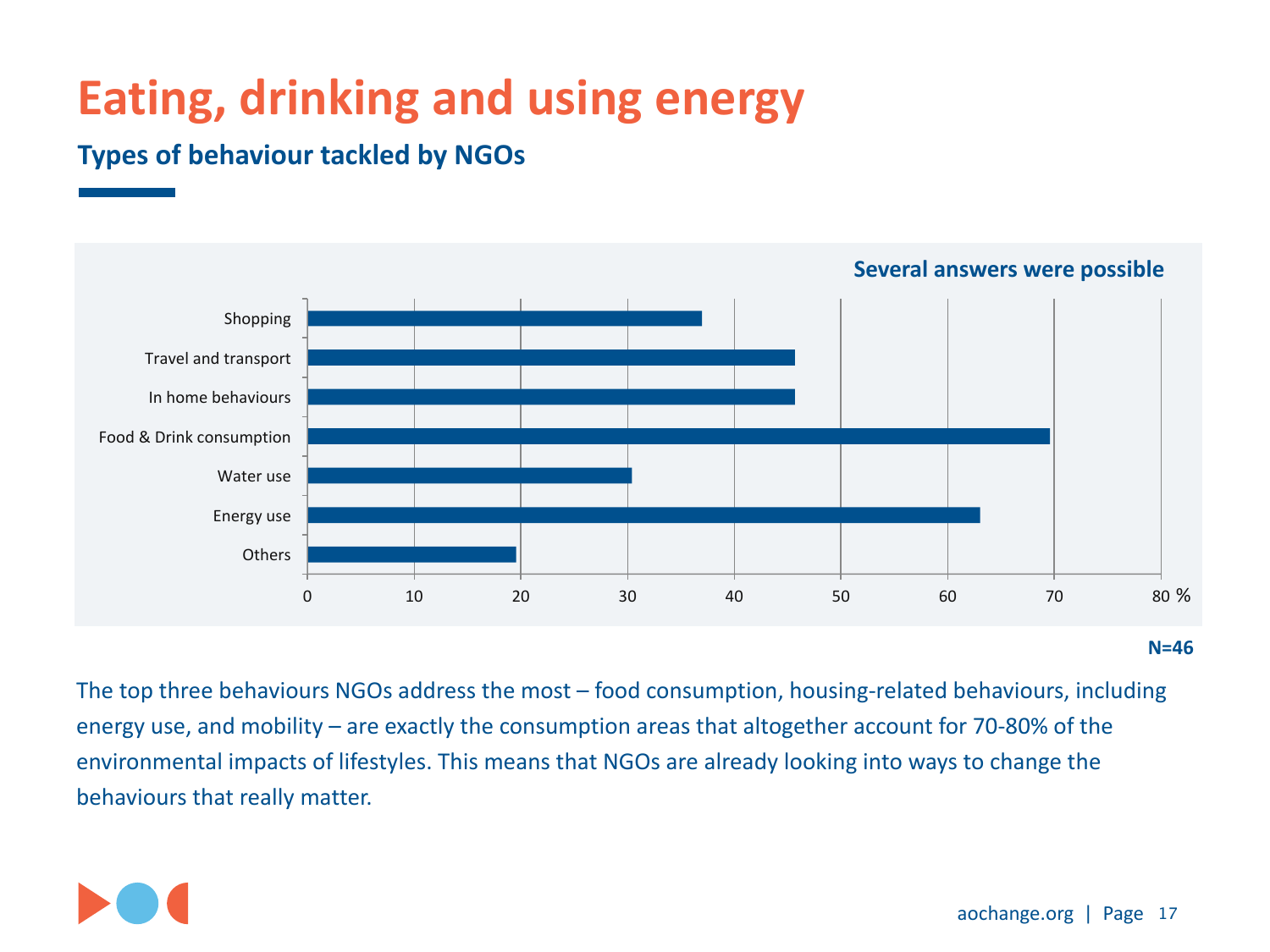### **How to change these behaviours?**

**Main activities performed by NGOs to tackle behaviour change** 



#### **N=46**

Traditional work areas of NGOs such as awareness raising, education and communication are still the main vehicles for NGOs to tackle behaviour change. However, other activity areas such as advocacy, lobbying and nudging are growing in importance as means to achieve behaviour change by NGOs. This gives a whole new dynamic to the topic of behaviour change, which becomes more systemic and holistic to tap into the potential of drivers of behaviour change acting at the level of society, such as infrastructure, regulation and business innovation.

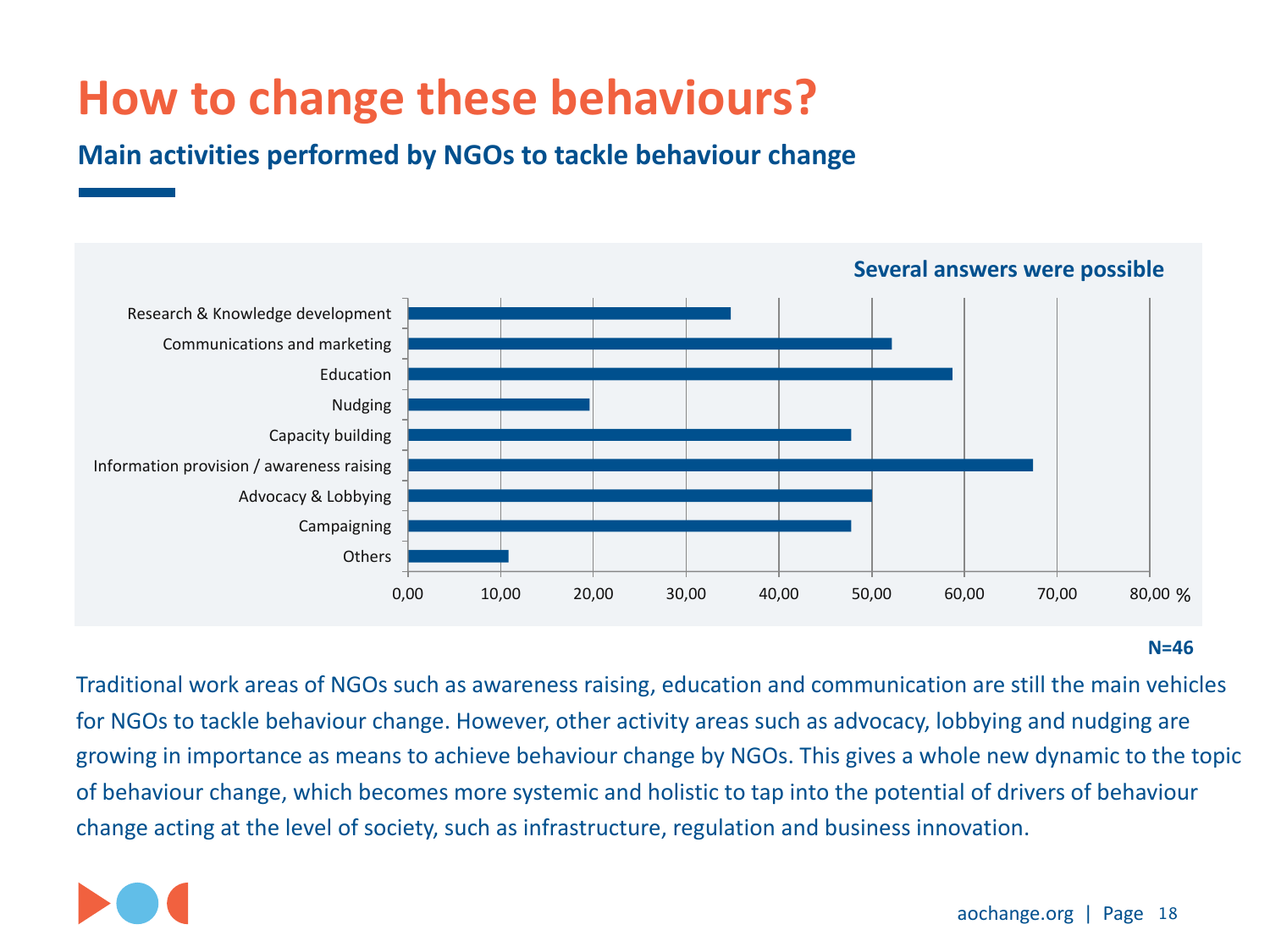### **Policy makers scored second!**

**Main target groups of NGOs when tackling behaviour change** 



**N=46**

In line with the previous page, policy makers were indicated by NGOs among their main target groups when implementing behaviour change activities, along with citizens, consumers and youth. This reinforces the need to address drivers of behaviour change activing not only at the individual level, but also at the level of policy making.

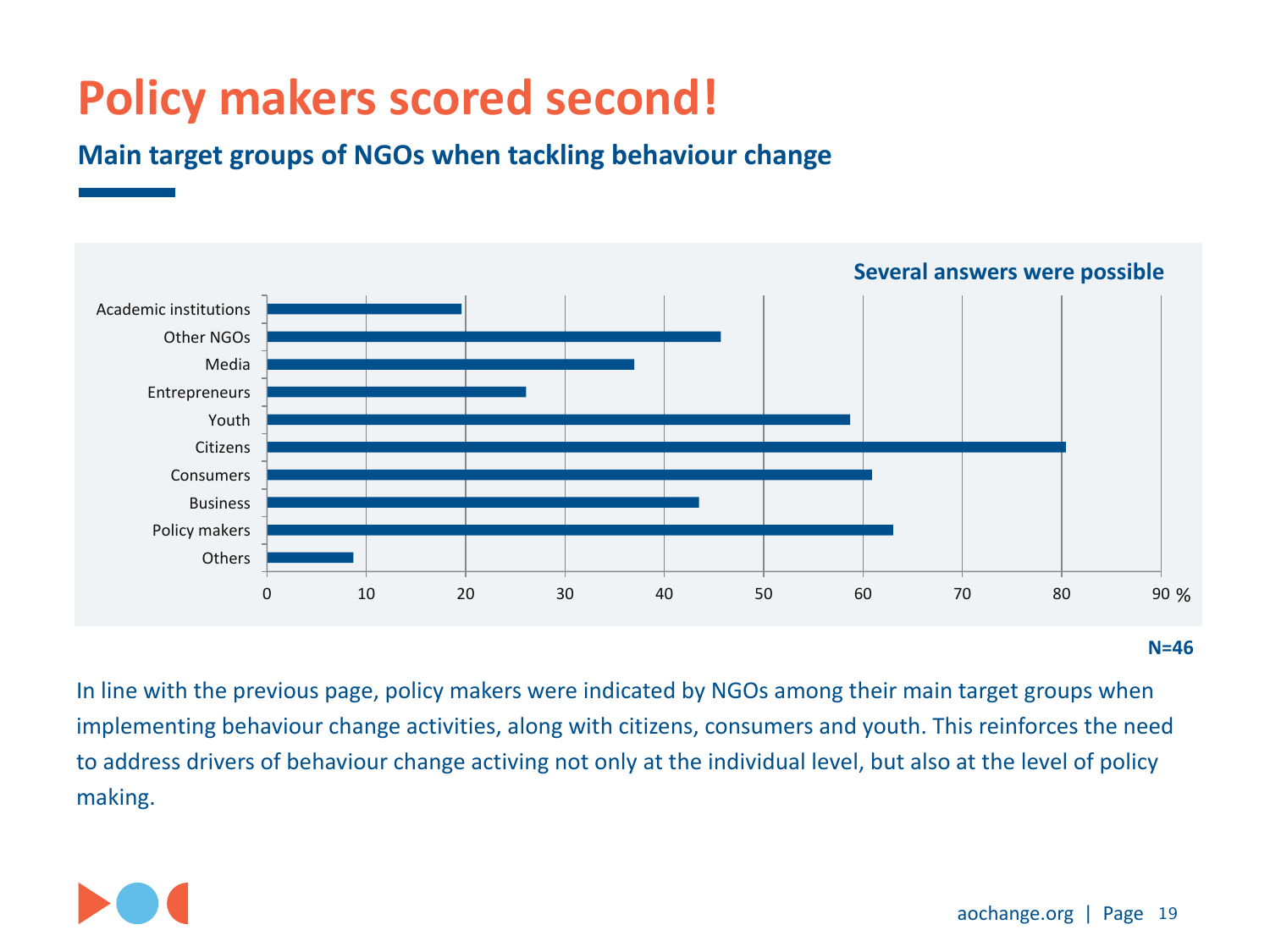### **Making use of target group segmentation approaches**

#### **Focusing on the right audience**



**N=33**

As over 40% of NGOs either don't know or don't apply target group segmentation approaches when conceptualising behaviour change interventions, this calls our attention to the potential for increased use of such approaches in order to help NGOs in addressing the right audience – thus becoming more effective and impactful. Among the NGOs that already use segmentation insights, some reported the use of ethnographic analysis when defining their target audiences, based e.g. on lifestyle factors or sustainability impacts.

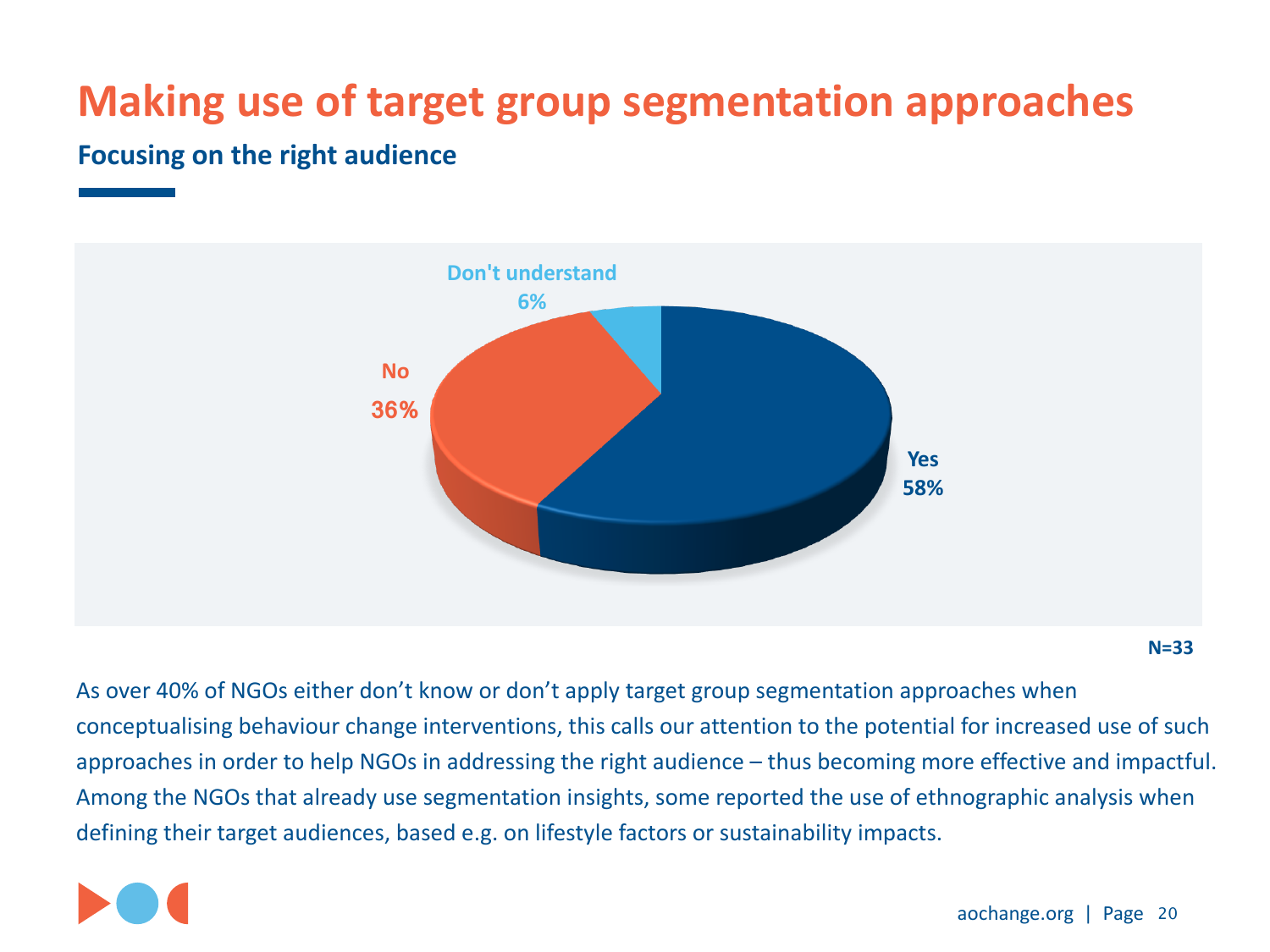### **Behavioural insights are not yet systematically applied**

Using theories and models when developing behaviour interventions



#### **N=34**

Most NGOs declared not to use behavioural insights in a consistent way when planning and implementing their behaviour change activities. This provides an opportunity for integrating evidence-based knowledge into the behaviour-related activities that NGOs already conduct, thereby increasing the impact and effectiveness of their activities.

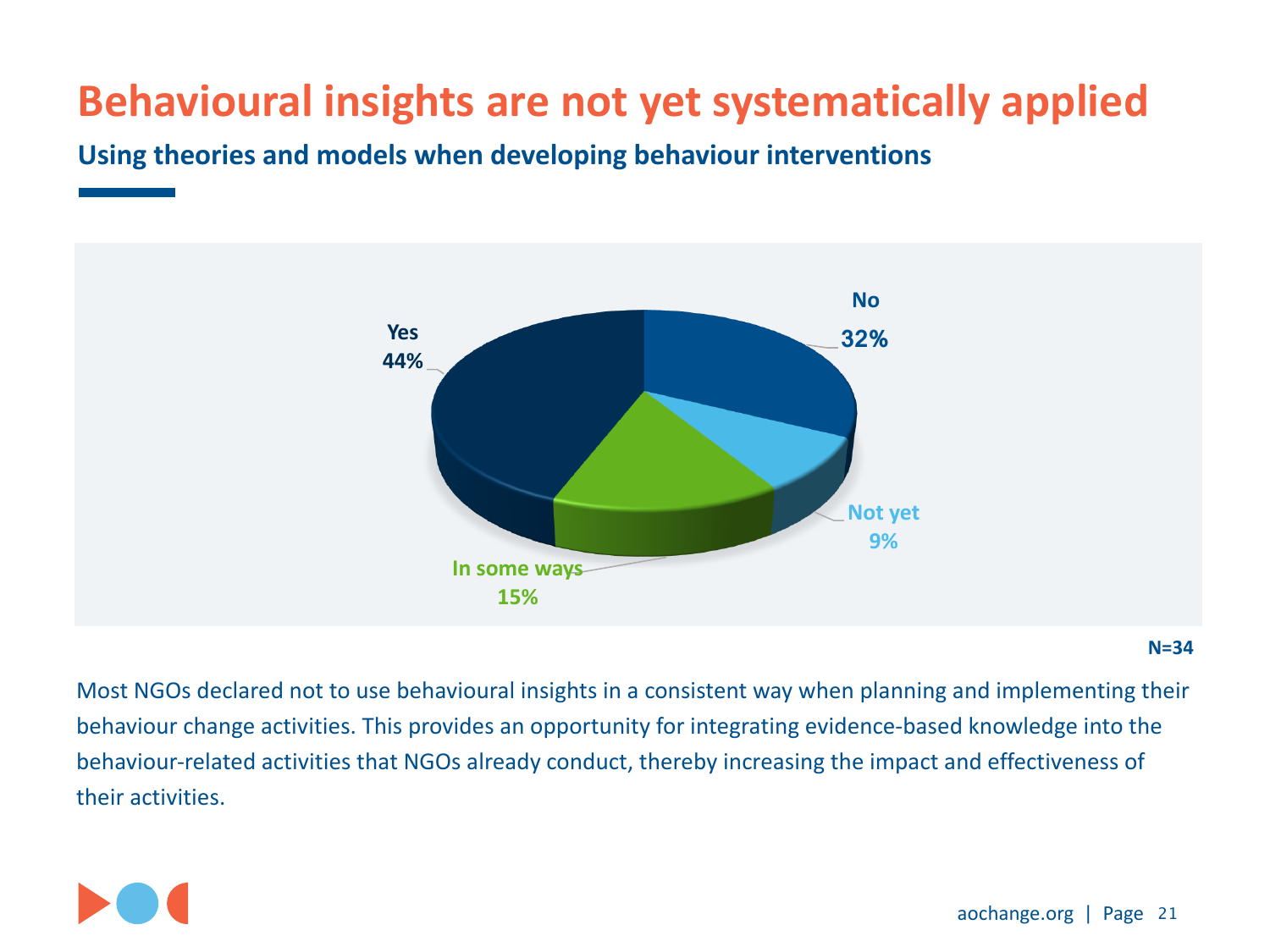

## **NGOs & Academy of Change**

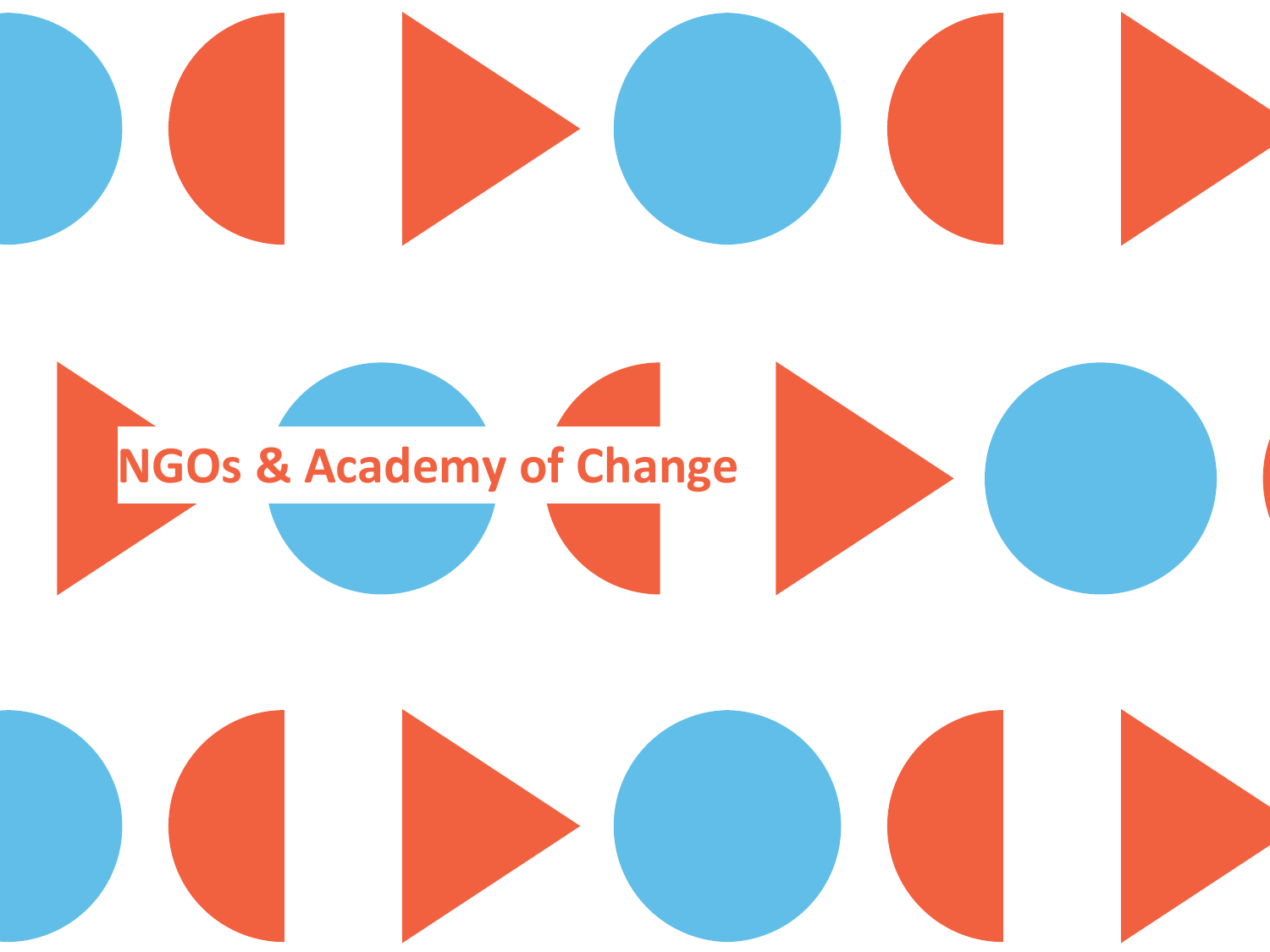### **Hands-on tools in the Academy!**

**Most relevant features when building capacity on behaviour change** 



**N=45**

The answers above show NGO preferences for different possible features of the Academy of Change programme. While all suggested features received high levels of interest by the respondents, it shows that the most "hands on" approaches are ranked the highest. It has to be taken into account here, that the different approaches are not mutually exclusive and might be best applied in a set.

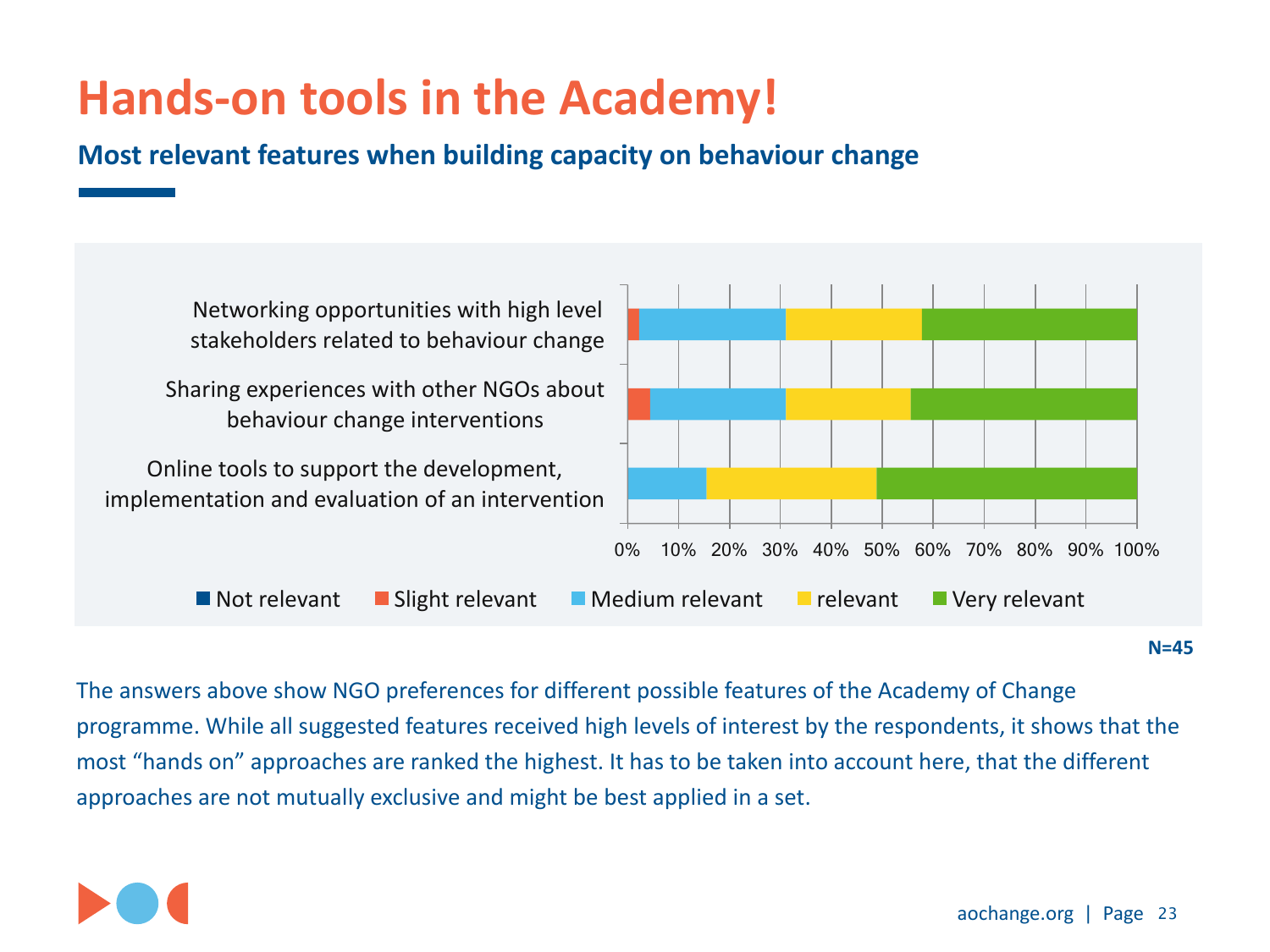### **Hands-on tools in the Academy!**

#### **Most relevant features when building capacity on behaviour change**

Impact measurement and evaluation approaches to track success of your behaviour change... Case studies on how behaviour change has been achieved in contexts similar to yours Overview of academic insights on behaviour change methods and techniques Impact measurement and evaluation approaches to track success of your behaviour change... Webinars with behaviour change experts Workshops to jointly work on behaviour change strategies Bilateral support for integrating the knowhow into your own NGO strategies and initiatives